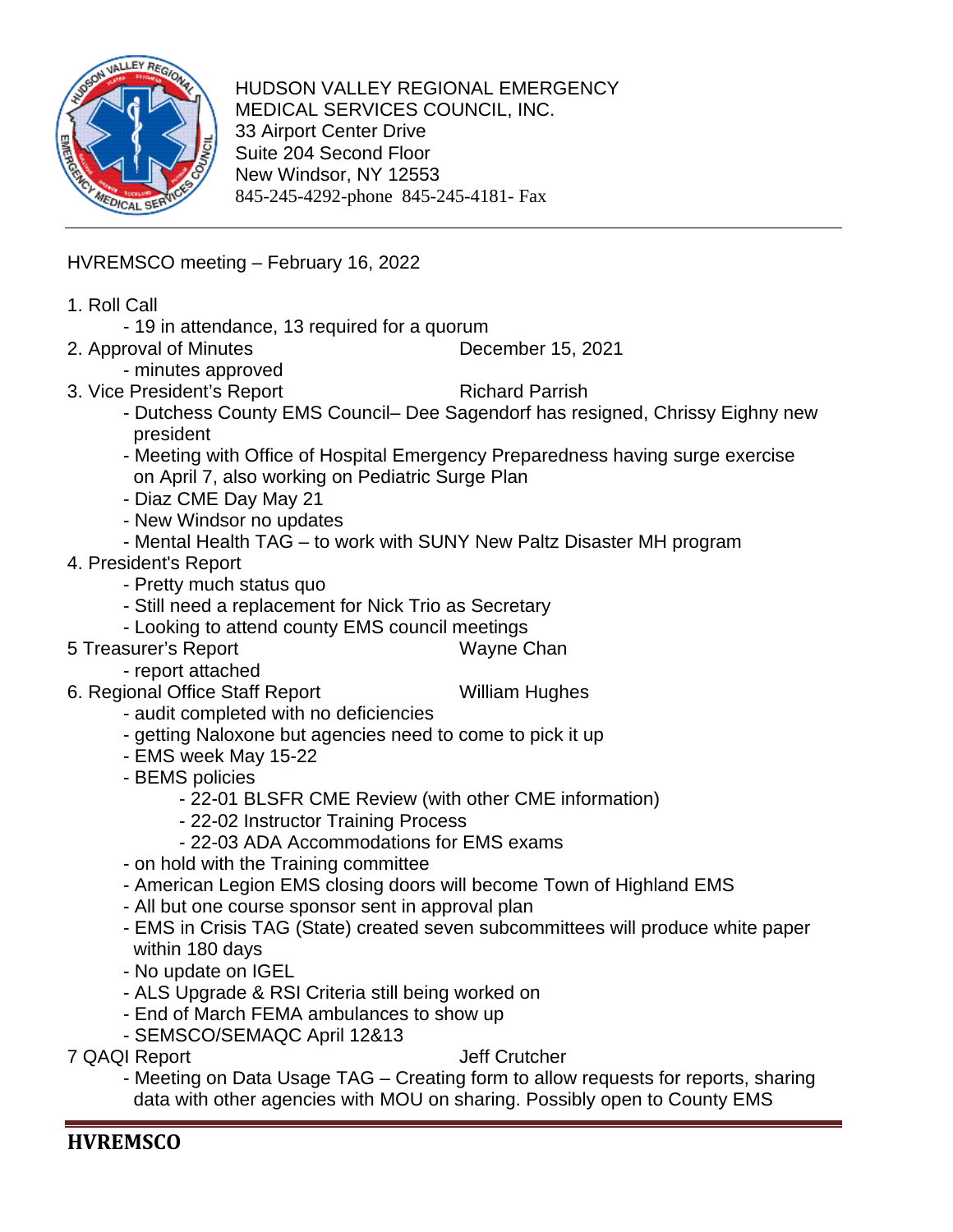

HUDSON VALLEY REGIONAL EMERGENCY MEDICAL SERVICES COUNCIL, INC. 33 Airport Center Drive Suite 204 Second Floor New Windsor, NY 12553 845-245-4292-phone 845-245-4181- Fax

 Councils, County EMS Coordinators, and hospitals - Issues with communications with small agencies

# 8. Committee Reports

- A) Training Committee David Violante
- Training & Education starting Critical Incident TAG
- CICs must now do NAMSE, optional for CIU
- EMS providers renewal through portal often not on time or incomplete
- Empress EMS submitted application for course sponsorship, recommended approval to BEMS
- 

### B) REMAC Mark Papish, MD

- SLAMS rollout, REMSCO website section up and running, would be nice to add to Twiage
- Seven of eight helicopters upgraded
- Air 2 carrying blood products, all should have within a week
- C) Transportation Committee Glen Albin
- no report
- D) Public Information& Education Need a CHAIR
- E) Policy & Procedures Committee Need a CHAIR
- F) Legislative & By Laws Albee Bockman
- Article 30 proposed changes, including impact on REMSCOs, Health care bonuses, expenses may be borne by agencies, rolling Ski Patrol into BLSFR
- G) E-PCR Committee M. Papish
- No report
- H) Community Paramedicine T. Egan
- No report
- I) Awards Committee K. Lippes
- Notice of awards submitted May 20<sup>th</sup> to Region, July 1<sup>st</sup> to State
- J) Nominating Committee Robert Cuomo
- Looking for candidates
- 9. State EMS Council **David Violante**

- Information from January SEMSCO and SEMAC summarized by NYSVARA https://nysvara.org/blanket/2021/210101\_Special\_Edition\_January.pdf
- 1 day meeting, most subcommittee meetings canceled
- Viral Pandemic Protocol changes coming
- CME portal now available
- CIC can split class 60/40 with another CIC for teaching to count for renewal
- 42 ambulances deployed on FEMA National Contract done by March
- %50 of EMS providers not on a PCR in 2021
- EMS for Children survey sent out
- SEMSCO April 12 & 13, Empire State Plaza
- -